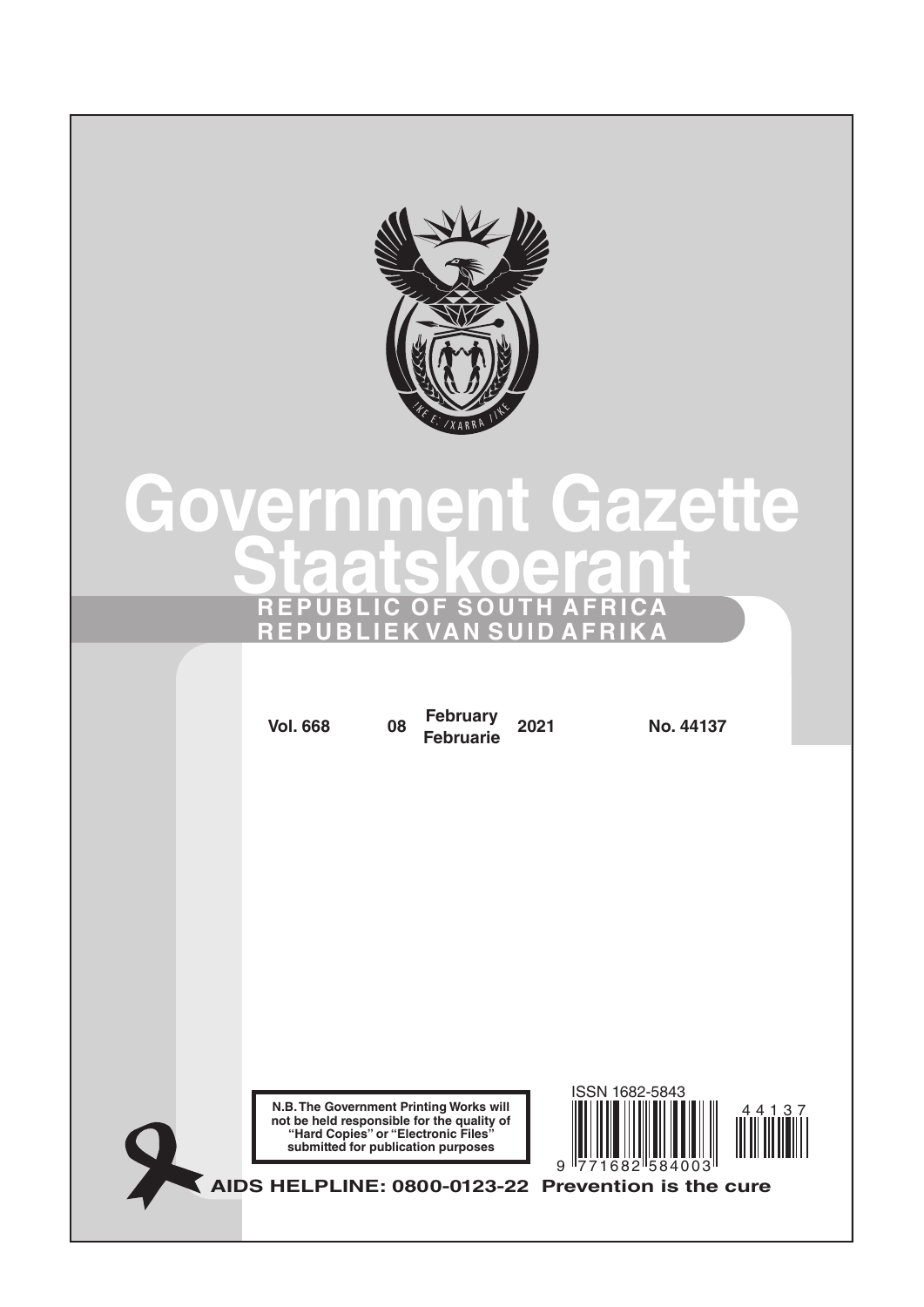## **IMPORTANT NOTICE:**

**The GovernmenT PrinTinG Works Will noT be held resPonsible for any errors ThaT miGhT occur due To The submission of incomPleTe / incorrecT / illeGible coPy.**

**no fuTure queries Will be handled in connecTion WiTh The above.**

## **Contents**

| No.                                                                             | Gazette<br>No. | Page<br>No. |
|---------------------------------------------------------------------------------|----------------|-------------|
| <b>GOVERNMENT NOTICES • GOEWERMENTSKENNISGEWINGS</b>                            |                |             |
| Employment and Labour, Department of / Indiensneming en Arbeid, Departement van | 44137          | 3           |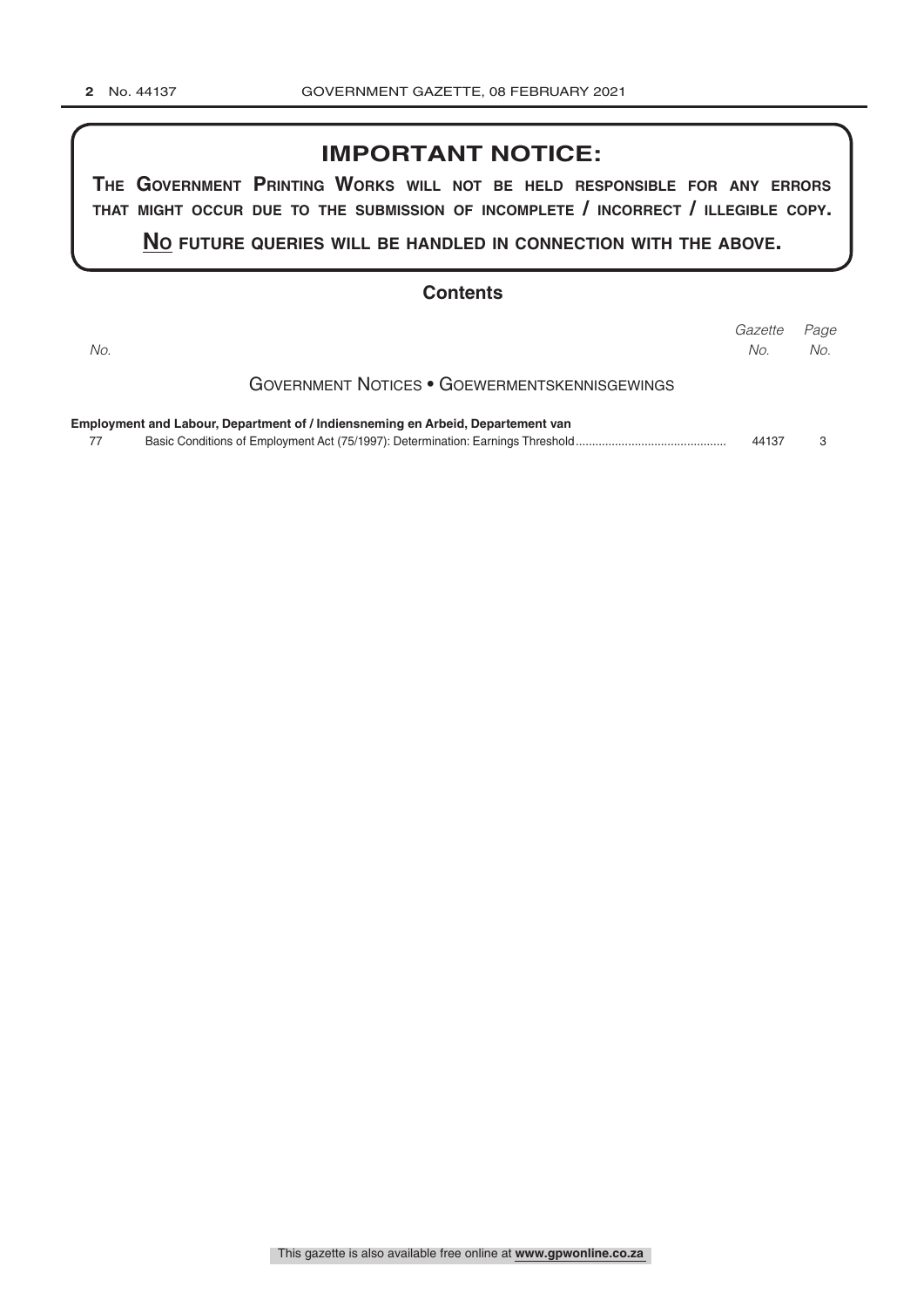## <span id="page-2-0"></span>Government Notices • Goewermentskennisgewings

#### **Department of Employment and Labour**

**NO. 77 08 February 2021**

## BASIC CONDITIONS OF EMPLOYMENT ACT NO, 1997

### DETERMINATION: EARNINGS THRESHOLD

I, Thembelani Waltermade Nxesi, Minister of Employment and Labour, hereby in terms of Section 6 (3) of the Basic Conditions of Employment Act, No. 75 of 1997, (the Act), determine that all employees earning in excess of 8211 596.30 (two hundred and eleven thousand, five hundred and ninety six rand, thirty cents) per annum be excluded from sections 9, 10, 11, 12, 14, 15, 16, 17(2) and 18(3) of this Act with effect from 1 March 2021.

For the purposes of this notice:

"Earnings" means the regular annual remuneration before deductions i.e income tax, pension, medical and similar payments but excluding similar payments(contributions) made by the employer in respect of the employee:Provided that subsistence and transport allowances received, achievement awards and payments for overtime worked shall not be regarded as remuneration for the purpose of this notice.

- fl Tres

**MR TW'NXESI, MP** MINISTER OF EMPLOYMENT AND LABOUR DATE:  $\emptyset$